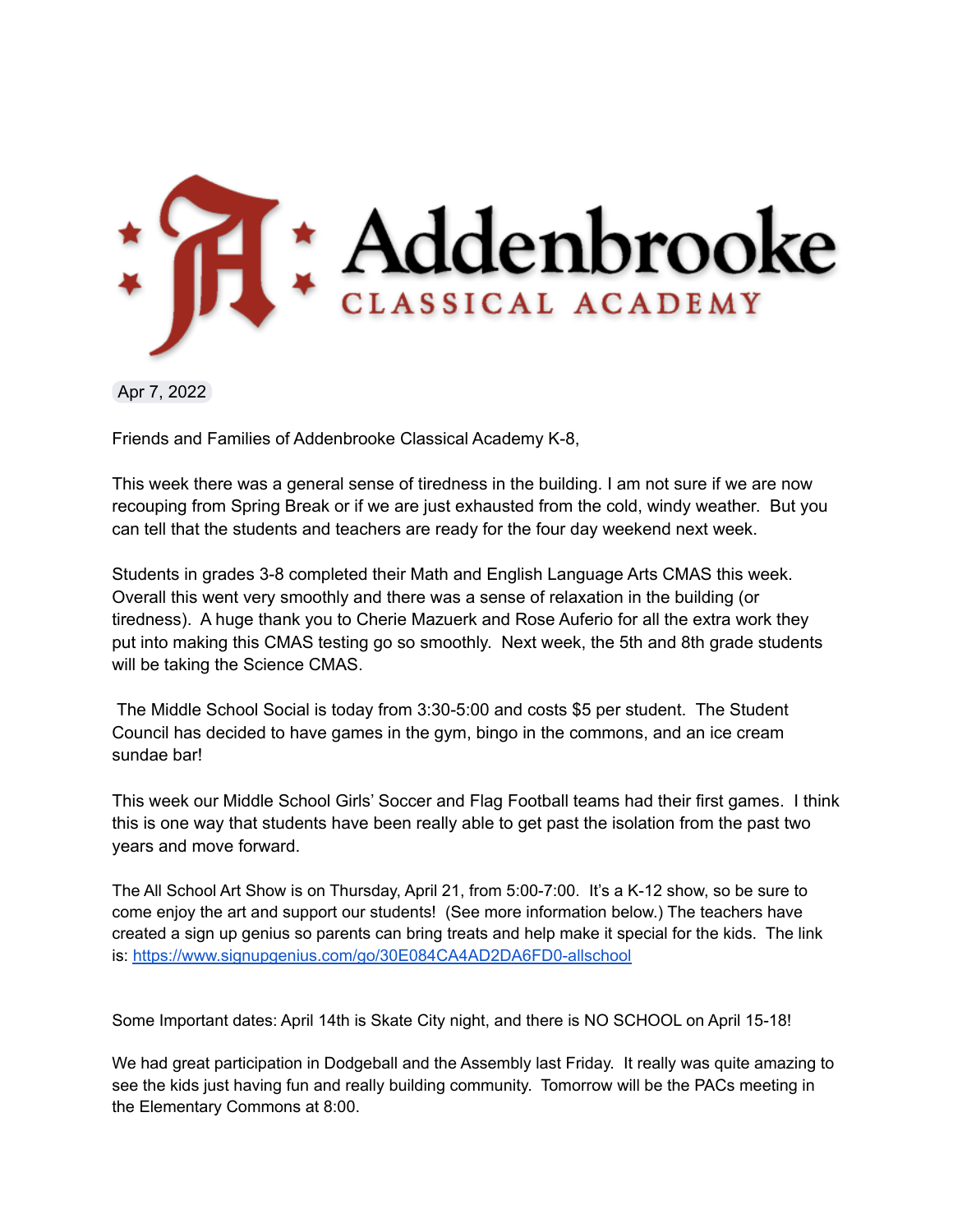The SAC (School Accountability Committee along with the Administration sent out the parent survey prior to break and please take the time to do this if you haven't, your feedback allows us to grow and improve. The link is: <https://forms.gle/Ct3mzbTt4jWP6pMu8>.

Here's a note from Mrs. Smith with more information:

## Mrs. Smith's Art Corner

Just a reminder that 9 students were selected to have their artwork presented in the Jeffco District art show located at the Lakewood Cultural Center on 470 South Allison Parkway Lakewood, CO 80226! The 9 students include Ana G., Brooke M., Pietro W., Ariana C.M., Katya B., Emmilea F., Katherine G., Nevaeh D., and Aspen P.! Theirs and many others from the district's artwork will officially be opened to the public on Thursday April 7th. The Artists' celebration and reception will occur April 14th from 5-7:00pm. There will be a brief ceremony that starts at 6:00. Light refreshments will be provided. I hope you all will be able to make it! Let me know if you have any questions and I will make sure to update you all on any new information!

And now a note from Miss Horn:



Thank you for allowing me to teach your wonderful children every day! In the link below you will find an update about what your children are currently learning in art class, some artist spotlights, upcoming events, and any materials donations we may need for Handwork or Art. I appreciate you taking the time to read and connect with me! Link with more info: Miss Horn's Art [Corner](https://docs.google.com/document/d/1f3kX1kFqMxmmM0AImF3M_HKsl_-ygmUTunGNzfXnWbo/edit?usp=sharing)

Have a great weekend,

Julie Spencer Addenbrooke Classical Academy K-8th Grade Principal

## Lost and Found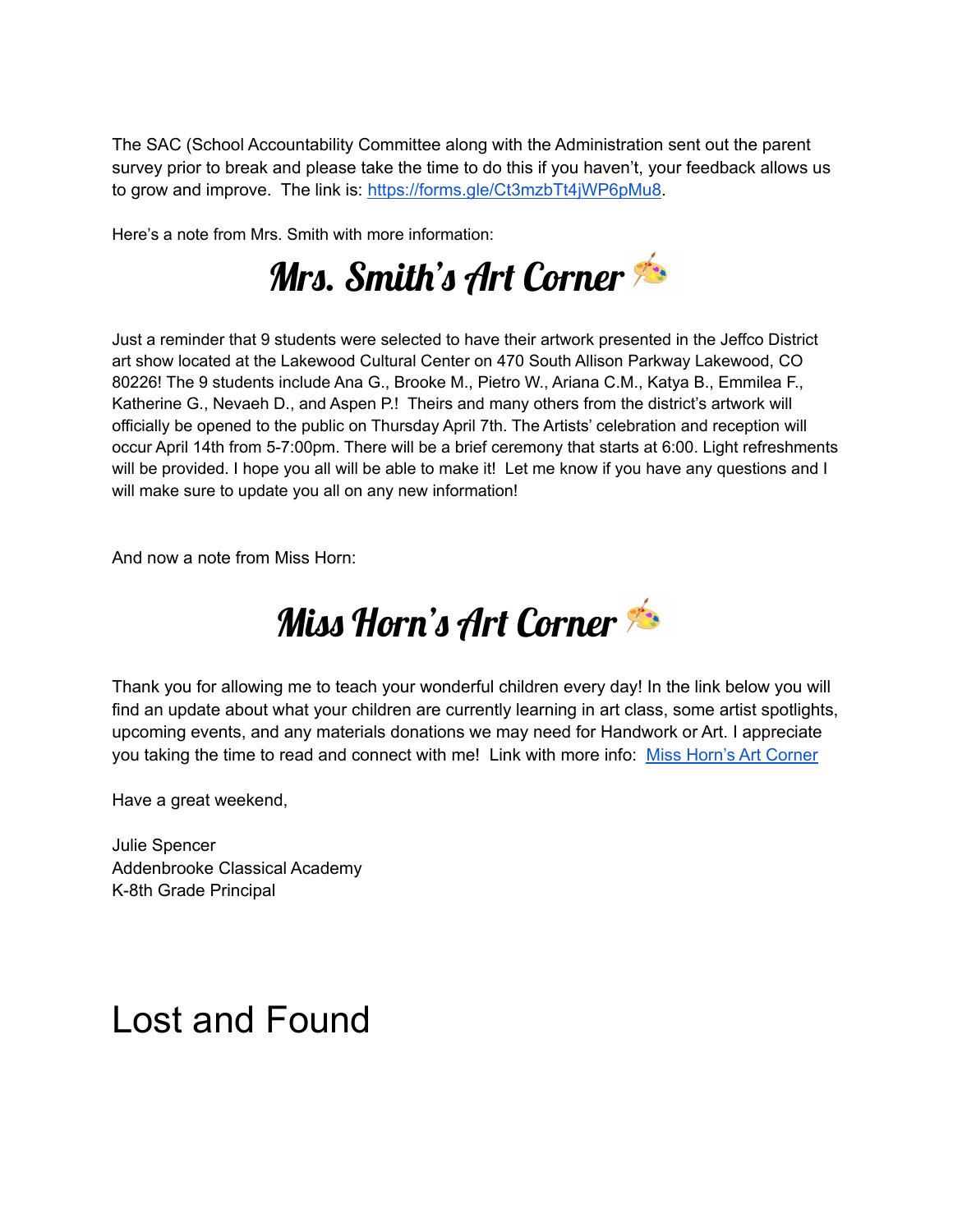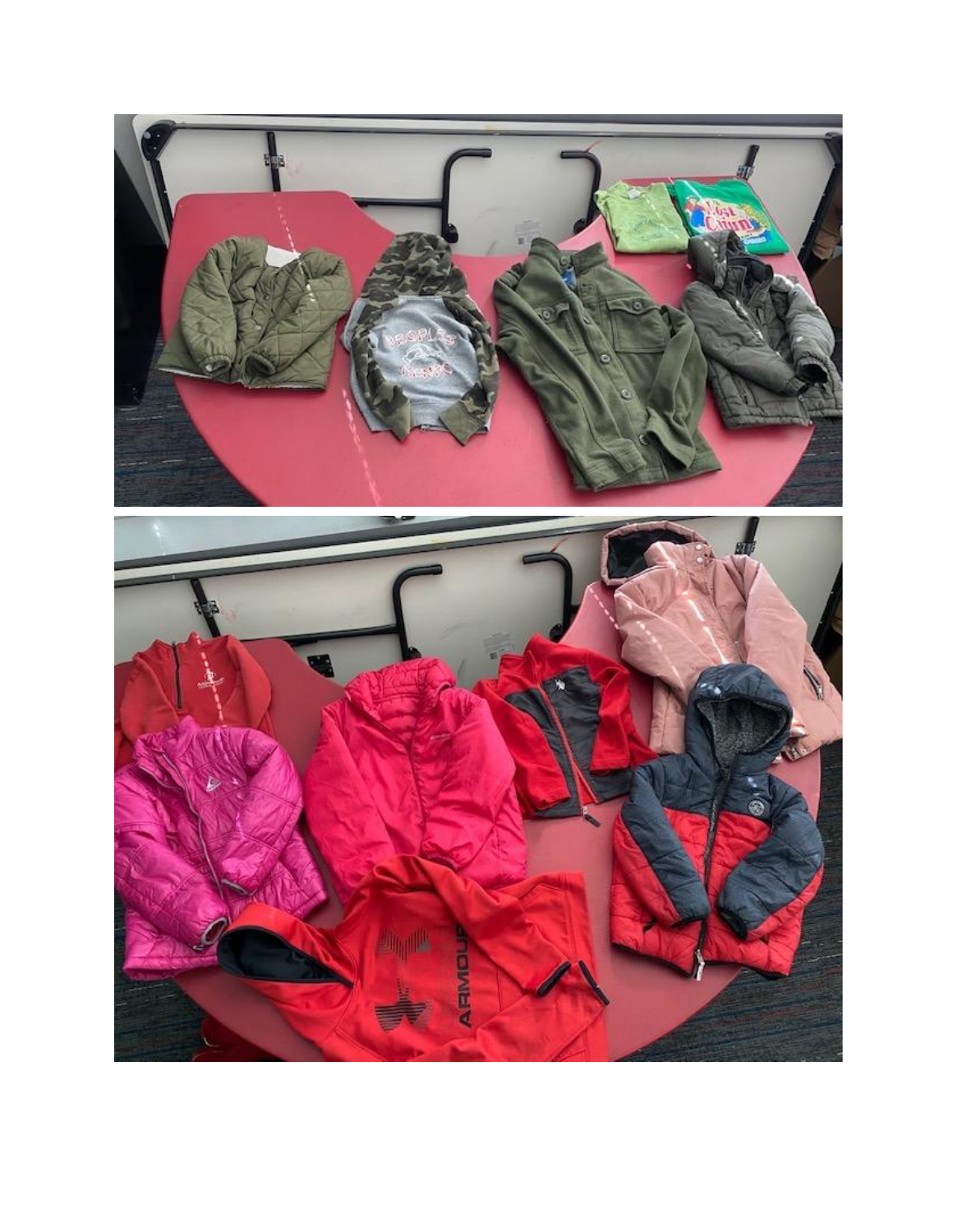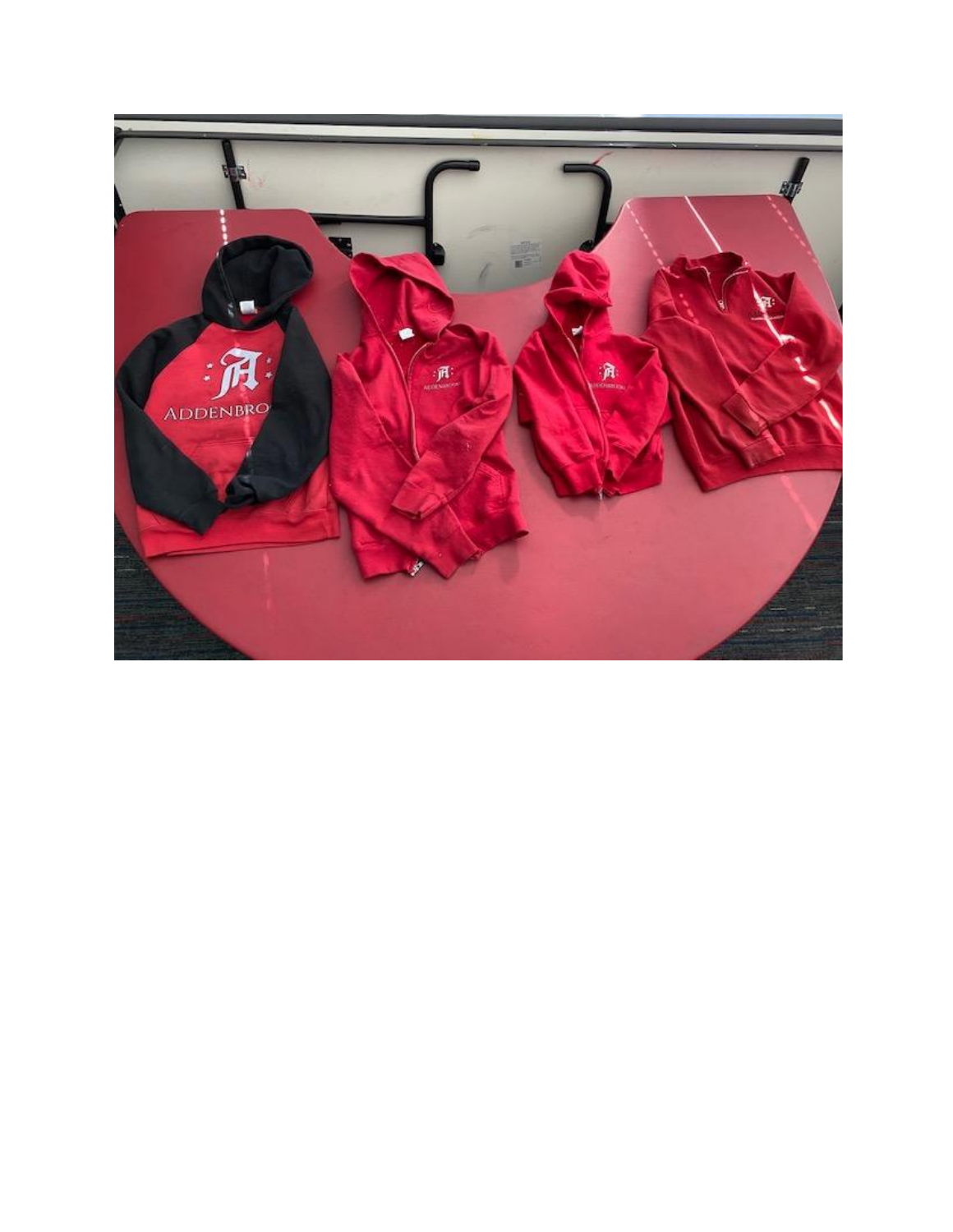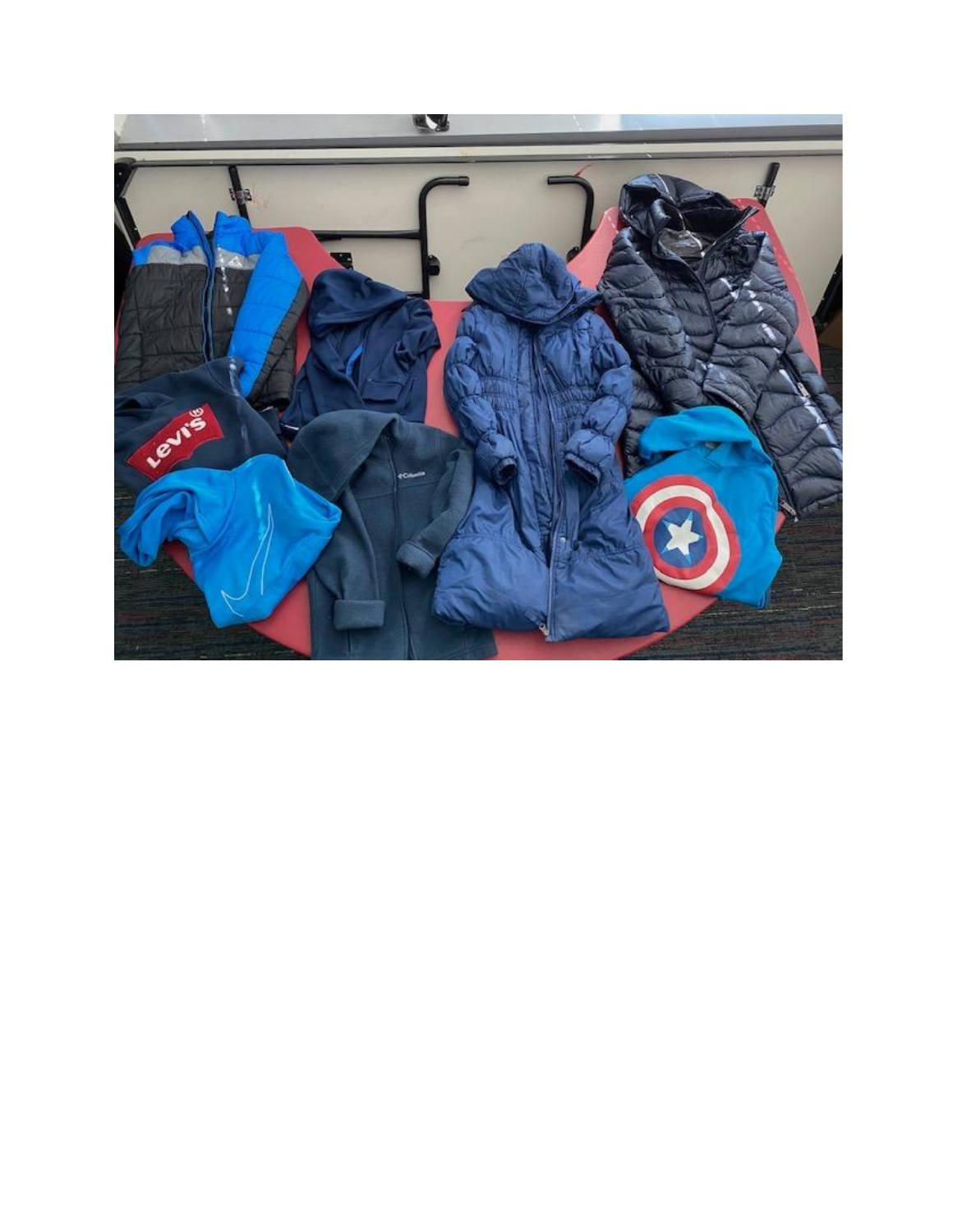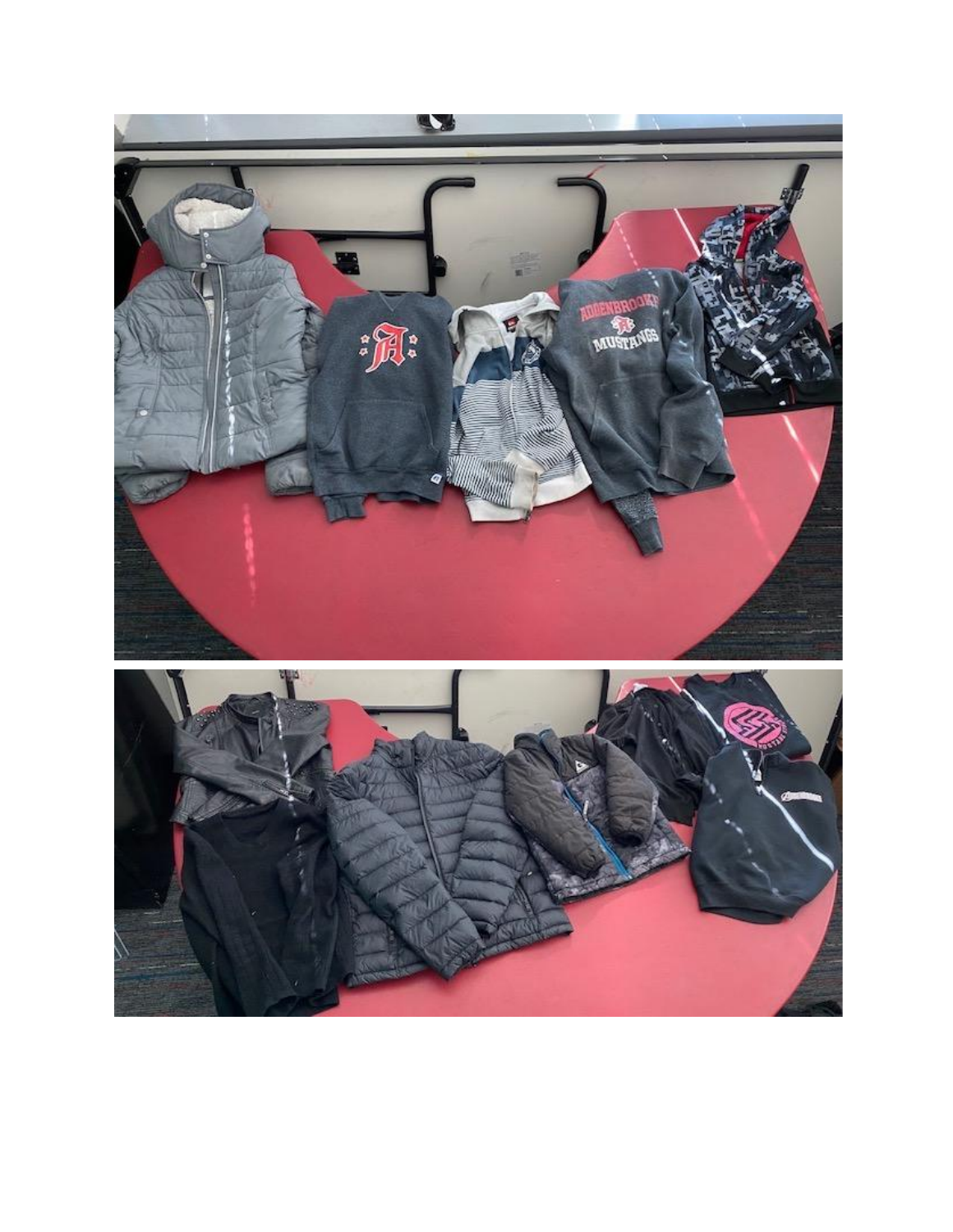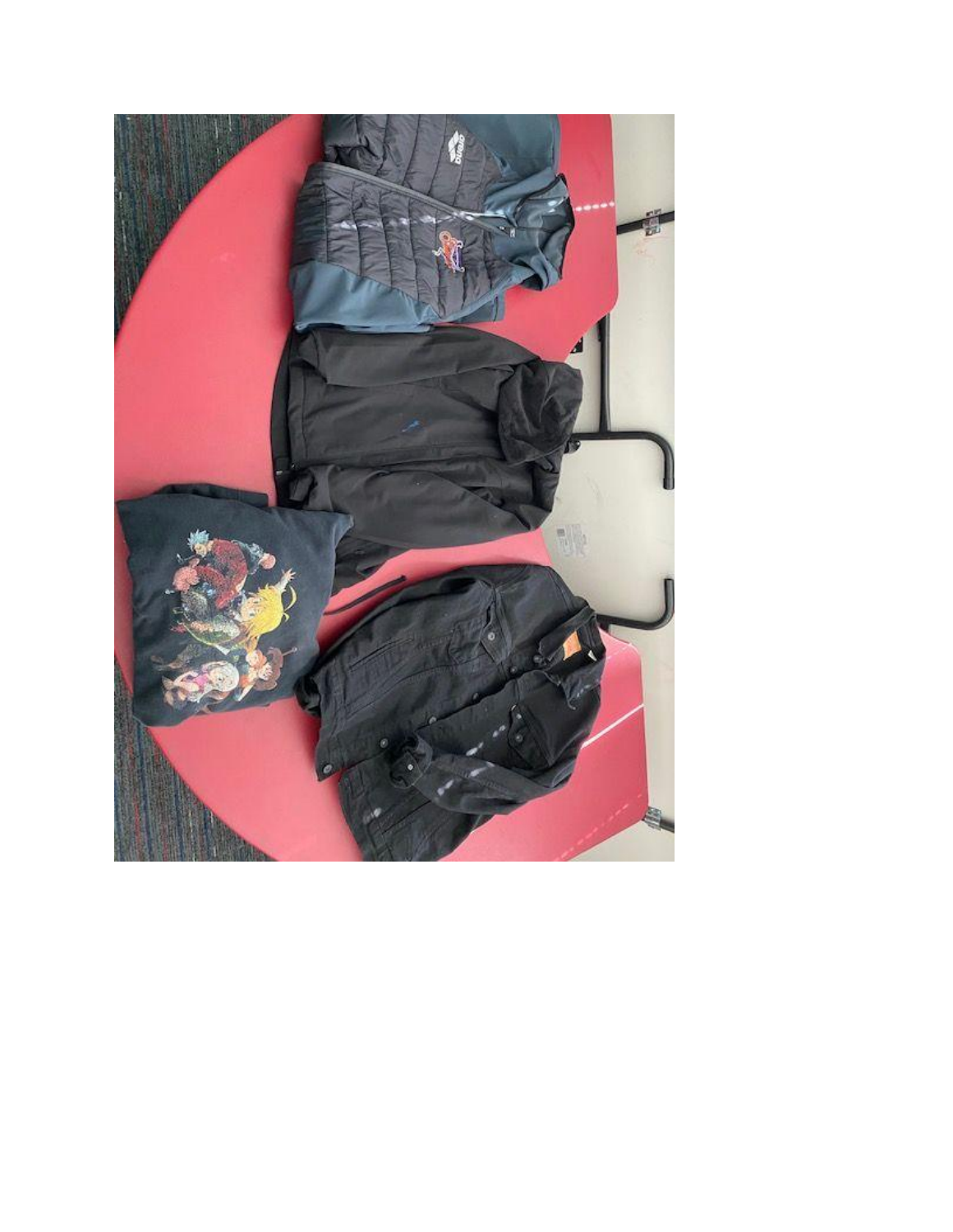